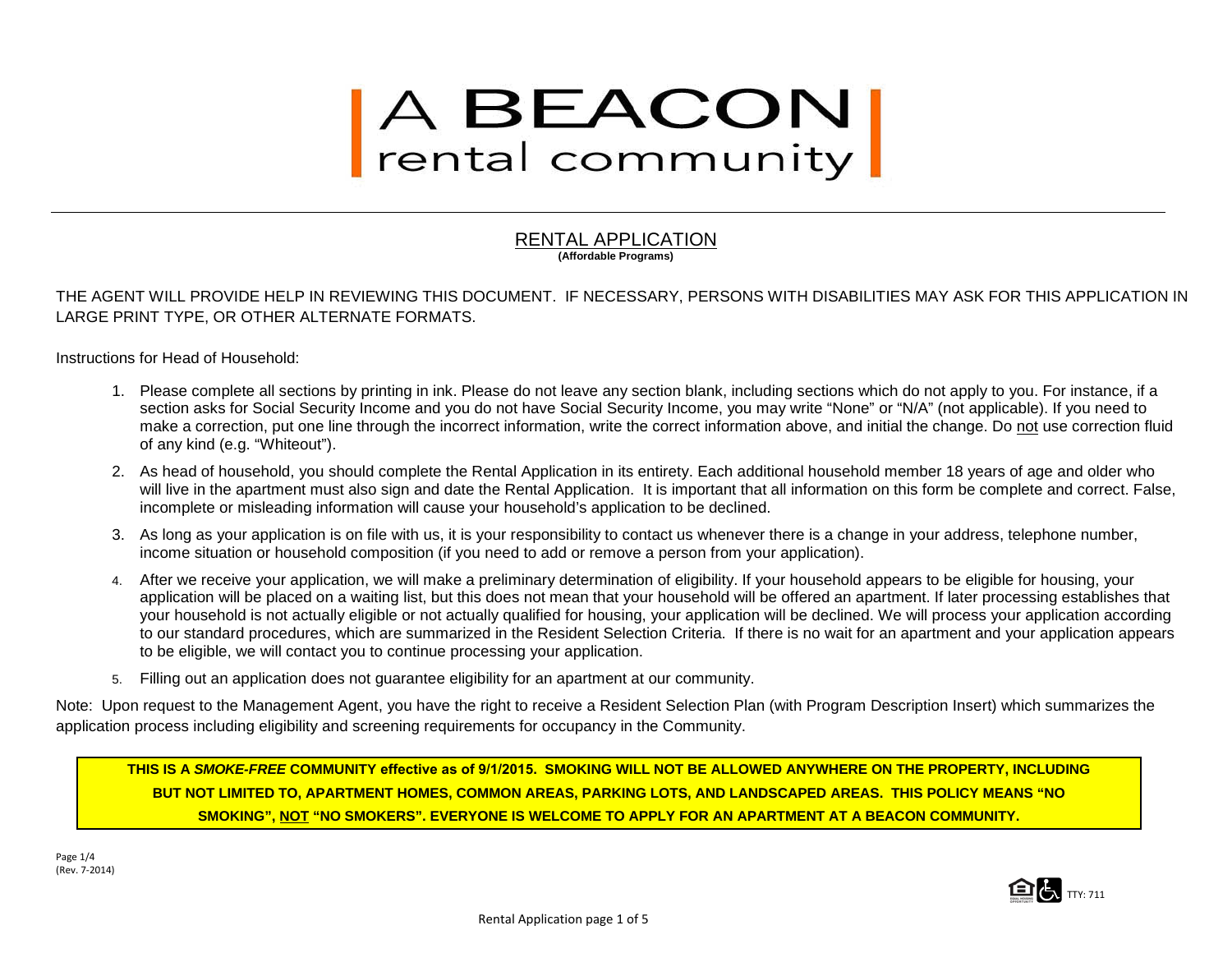This is an important document, if you require interpretation, please call the telephone number below or come to our Leasing and Management Center.

Este es un documento importante. Si necesita interpretación, por favor llame al número de teléfono que aparece abajo o visite nuestras oficinas.

這是一份非常重要的文件。如果您需要翻譯服務,請撥下面的電話或前往我們的辦公室。

Este é um documento importante. Caso precise de interpretação, por favor chame o número de telefone abaixo, ou compareça aos nossos escritórios.

Это важный документ. Если Вам требуется перевод, пожалуйста, позвоните нам (телефонный номер ниже). Или придите в наш офис.

Đây là một tài liệu quan trọng. Nếu quý vị cần phiên dịch, vui lòng hãy gọi cho số điện thoại bên dưới hoặc đến các văn phòng của chúng tôi.

## **េនះគឺ�ឯក�រសំ�ន់មួយ។ ក� �ងករណីយេ�កអ�ក �ំ�ច់្រត�វចង់�ន�របកែ្រប សូ មទូ រស័ព� េលខ�ងេ្រ�មេនះមក�ន់ ឬអញ្ជើញទាក់ទង**ឌោយថាល់នៅការិយាល័យយើងខំ។

Sa a se yon dokiman enpòtan. Si ou bezwen entèpretasyon, tanpri rele nimewo telefòn ki anba la a oswa vini nan biwo nou. Tani waa dokumenti muhiim ah. Haddii aad rabto tarjumad, fadlan wac lambarka hoos ku qoran ama imow xafiisyadayad.

> ھذه وثیقة مھمة. إذا كنت بحاجة إلى ترجمة فوریة، یرجى الاتصال على رقم الھاتف المذكور أدناه، أو تفضل بزیارتنا في مكاتبنا.

این یک سند بسیار مھم است. اگر بھ ترجمھ آن نیاز دارید، لطفا با شماره تلفن زیر تماس بگیرید یا بھ دفتر ما مراجعھ کنید.

Telephone Number: 508-823-5346

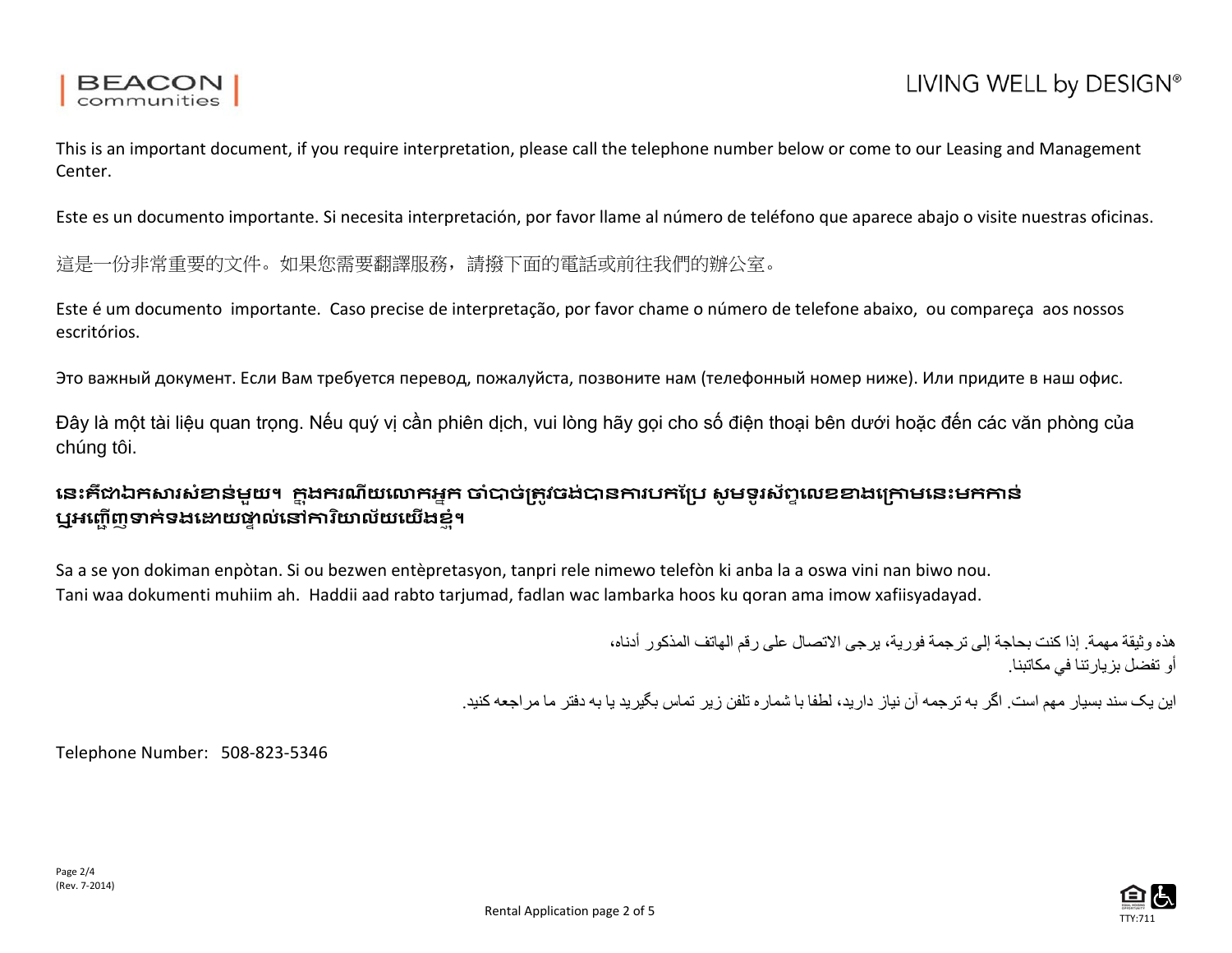# **Rental Application**

Date/Time Stamp

*Name of Community Desired* **Pine Grove Apartments**

|                                                                                                                                                                                                                                                                                                                                 |                                     | This form must be filled out in English. Please print neatly in ink. All fields are required. Read the instructions on the facing page before completing each item. |                             |                                                     |                                                     |                                                                                                                                                                                            |                      |                                                                                                                                                                                  |                               |                                                |  |
|---------------------------------------------------------------------------------------------------------------------------------------------------------------------------------------------------------------------------------------------------------------------------------------------------------------------------------|-------------------------------------|---------------------------------------------------------------------------------------------------------------------------------------------------------------------|-----------------------------|-----------------------------------------------------|-----------------------------------------------------|--------------------------------------------------------------------------------------------------------------------------------------------------------------------------------------------|----------------------|----------------------------------------------------------------------------------------------------------------------------------------------------------------------------------|-------------------------------|------------------------------------------------|--|
| 1. Name and address of head of household (HOH)                                                                                                                                                                                                                                                                                  |                                     |                                                                                                                                                                     |                             |                                                     | 2. How many bedrooms does the<br>household request? |                                                                                                                                                                                            |                      | 5. List all the states where all household<br>members have lived                                                                                                                 |                               |                                                |  |
| Last Name<br><b>First Name</b><br>Middle Initial                                                                                                                                                                                                                                                                                |                                     |                                                                                                                                                                     |                             |                                                     |                                                     |                                                                                                                                                                                            |                      |                                                                                                                                                                                  |                               |                                                |  |
|                                                                                                                                                                                                                                                                                                                                 |                                     |                                                                                                                                                                     |                             |                                                     |                                                     |                                                                                                                                                                                            |                      |                                                                                                                                                                                  |                               |                                                |  |
| <b>Mailing Address</b><br>Apt. #                                                                                                                                                                                                                                                                                                |                                     |                                                                                                                                                                     |                             | 3. How many children under 18 in<br>your household? |                                                     |                                                                                                                                                                                            |                      | 6a. Have you or any household member been<br>convicted of, pled guilty or no contest to a<br>Felony, Drug-related criminal offense or Sexual<br>offense?<br>$\Box$ Yes $\Box$ No |                               |                                                |  |
| State<br>ZIP<br>City                                                                                                                                                                                                                                                                                                            |                                     |                                                                                                                                                                     |                             |                                                     |                                                     | 4. Is a pet a member of your                                                                                                                                                               |                      |                                                                                                                                                                                  |                               |                                                |  |
|                                                                                                                                                                                                                                                                                                                                 | $\Box$ Home $\Box$ Cell $\Box$ Work |                                                                                                                                                                     |                             |                                                     | household?                                          | $\Box$ Yes $\Box$ No                                                                                                                                                                       |                      | 6b. Are you or any household member required<br>to register as a Sex Offender for any duration?                                                                                  |                               |                                                |  |
|                                                                                                                                                                                                                                                                                                                                 | Area Code                           | Telephone Number                                                                                                                                                    |                             | Type:                                               |                                                     |                                                                                                                                                                                            | $\Box$ Yes $\Box$ No |                                                                                                                                                                                  |                               |                                                |  |
|                                                                                                                                                                                                                                                                                                                                 |                                     |                                                                                                                                                                     |                             |                                                     |                                                     |                                                                                                                                                                                            |                      | If yes, for which states:                                                                                                                                                        |                               |                                                |  |
|                                                                                                                                                                                                                                                                                                                                 | Email                               |                                                                                                                                                                     |                             |                                                     | Breed: <b>Example 2018</b>                          |                                                                                                                                                                                            |                      |                                                                                                                                                                                  |                               |                                                |  |
| 8. Does the HOH have a Housing Choice<br>7. Do you have a vehicle? DYes DNo<br>Voucher?                                                                                                                                                                                                                                         |                                     |                                                                                                                                                                     |                             | $\Box$ Yes $\Box$ No                                |                                                     | 9. Disability Do you need any specific features or unit designs, such as, wheelchair<br>accessibility, visual aids (Braille), or apparatus for hearing assistance?<br>$\Box$ Yes $\Box$ No |                      |                                                                                                                                                                                  |                               |                                                |  |
|                                                                                                                                                                                                                                                                                                                                 |                                     |                                                                                                                                                                     |                             |                                                     |                                                     |                                                                                                                                                                                            |                      |                                                                                                                                                                                  |                               |                                                |  |
|                                                                                                                                                                                                                                                                                                                                 |                                     |                                                                                                                                                                     |                             |                                                     |                                                     |                                                                                                                                                                                            |                      |                                                                                                                                                                                  |                               |                                                |  |
|                                                                                                                                                                                                                                                                                                                                 |                                     | 10. List others who will live with you. Include unborn children and live-in-aides.                                                                                  |                             |                                                     |                                                     |                                                                                                                                                                                            |                      |                                                                                                                                                                                  |                               |                                                |  |
| $\#$                                                                                                                                                                                                                                                                                                                            | <b>Relation</b>                     | <b>Last Name</b>                                                                                                                                                    | First Name + Middle Initial |                                                     |                                                     | <b>Social Security Number</b>                                                                                                                                                              |                      | Disabled?<br>(Y/N)                                                                                                                                                               | Student?<br>$(Y/N)$ (FT / PT) | <b>US</b><br>Veteran<br><b>Status</b><br>(Y/N) |  |
| $\mathbf{1}$                                                                                                                                                                                                                                                                                                                    | Self                                |                                                                                                                                                                     |                             |                                                     |                                                     |                                                                                                                                                                                            |                      |                                                                                                                                                                                  |                               |                                                |  |
| $\overline{c}$                                                                                                                                                                                                                                                                                                                  |                                     |                                                                                                                                                                     |                             |                                                     |                                                     |                                                                                                                                                                                            |                      |                                                                                                                                                                                  |                               |                                                |  |
| $\mathbf{3}$                                                                                                                                                                                                                                                                                                                    |                                     |                                                                                                                                                                     |                             |                                                     |                                                     |                                                                                                                                                                                            |                      |                                                                                                                                                                                  |                               |                                                |  |
| $\overline{4}$                                                                                                                                                                                                                                                                                                                  |                                     |                                                                                                                                                                     |                             |                                                     |                                                     |                                                                                                                                                                                            |                      |                                                                                                                                                                                  |                               |                                                |  |
| $\sqrt{5}$                                                                                                                                                                                                                                                                                                                      |                                     |                                                                                                                                                                     |                             |                                                     |                                                     |                                                                                                                                                                                            |                      |                                                                                                                                                                                  |                               |                                                |  |
| $\,6\,$                                                                                                                                                                                                                                                                                                                         |                                     |                                                                                                                                                                     |                             |                                                     |                                                     |                                                                                                                                                                                            |                      |                                                                                                                                                                                  |                               |                                                |  |
| $\overline{7}$                                                                                                                                                                                                                                                                                                                  |                                     |                                                                                                                                                                     |                             |                                                     |                                                     |                                                                                                                                                                                            |                      |                                                                                                                                                                                  |                               |                                                |  |
| 8                                                                                                                                                                                                                                                                                                                               |                                     |                                                                                                                                                                     |                             |                                                     |                                                     |                                                                                                                                                                                            |                      |                                                                                                                                                                                  |                               |                                                |  |
| Do you anticipate a change in your household composition in the next 12 months? $\square$ Yes $\square$ No<br>If yes, please explain:<br>I understand that this is a smoke-free community, which means that smoking is prohibited in the individual apartments, interior and exterior common areas and any and all locations of |                                     |                                                                                                                                                                     |                             |                                                     |                                                     |                                                                                                                                                                                            |                      |                                                                                                                                                                                  |                               |                                                |  |
|                                                                                                                                                                                                                                                                                                                                 |                                     | this community._______________(Initial here)                                                                                                                        |                             |                                                     |                                                     |                                                                                                                                                                                            |                      |                                                                                                                                                                                  |                               |                                                |  |

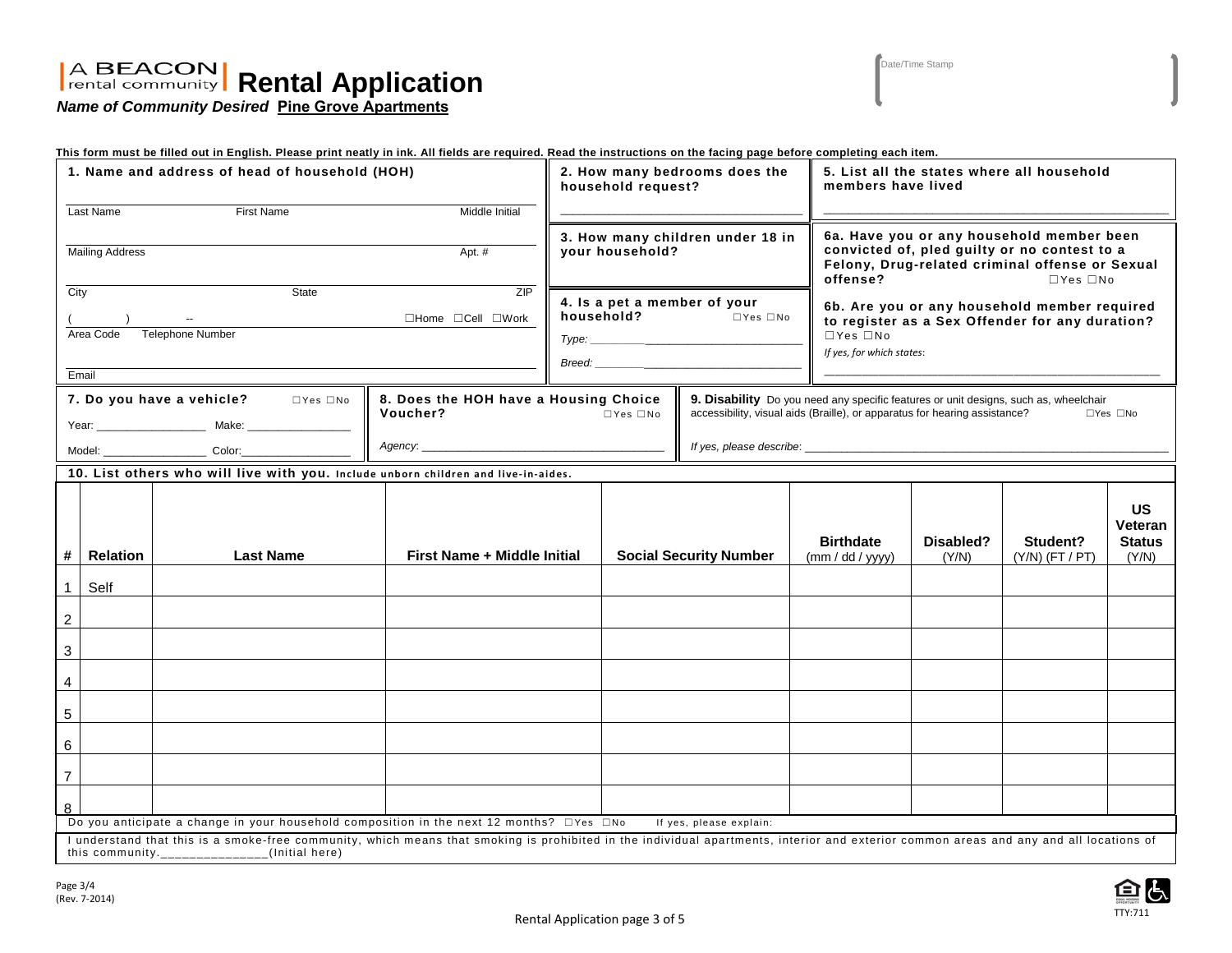| 11. List the Gender, Ethnicity, and Race of household members                                                                                                                                                                                                                                                                                                                                                                                                                                                                                                                                                                                                                                                                                                                                                                                                                                                                                                                                                                                                                                                                                                                                                                                                                                                                                                                                                                                                                                                                                                                                                                                                                                                                                                                                                                                                                                                                                          |                                                                                            | 12. Income and assets Provide gross (not net) amounts for all questions.                                   |                                                                                                    |                                                 |                                                                                                                           |  |  |
|--------------------------------------------------------------------------------------------------------------------------------------------------------------------------------------------------------------------------------------------------------------------------------------------------------------------------------------------------------------------------------------------------------------------------------------------------------------------------------------------------------------------------------------------------------------------------------------------------------------------------------------------------------------------------------------------------------------------------------------------------------------------------------------------------------------------------------------------------------------------------------------------------------------------------------------------------------------------------------------------------------------------------------------------------------------------------------------------------------------------------------------------------------------------------------------------------------------------------------------------------------------------------------------------------------------------------------------------------------------------------------------------------------------------------------------------------------------------------------------------------------------------------------------------------------------------------------------------------------------------------------------------------------------------------------------------------------------------------------------------------------------------------------------------------------------------------------------------------------------------------------------------------------------------------------------------------------|--------------------------------------------------------------------------------------------|------------------------------------------------------------------------------------------------------------|----------------------------------------------------------------------------------------------------|-------------------------------------------------|---------------------------------------------------------------------------------------------------------------------------|--|--|
|                                                                                                                                                                                                                                                                                                                                                                                                                                                                                                                                                                                                                                                                                                                                                                                                                                                                                                                                                                                                                                                                                                                                                                                                                                                                                                                                                                                                                                                                                                                                                                                                                                                                                                                                                                                                                                                                                                                                                        |                                                                                            |                                                                                                            | 12a. Total monthly income<br>estimate.                                                             | Include income from all family members. You may | 12b. Value of household assets<br>Assets include bank accounts, investments, and real<br>estate of all household members. |  |  |
|                                                                                                                                                                                                                                                                                                                                                                                                                                                                                                                                                                                                                                                                                                                                                                                                                                                                                                                                                                                                                                                                                                                                                                                                                                                                                                                                                                                                                                                                                                                                                                                                                                                                                                                                                                                                                                                                                                                                                        |                                                                                            |                                                                                                            |                                                                                                    |                                                 | \$                                                                                                                        |  |  |
|                                                                                                                                                                                                                                                                                                                                                                                                                                                                                                                                                                                                                                                                                                                                                                                                                                                                                                                                                                                                                                                                                                                                                                                                                                                                                                                                                                                                                                                                                                                                                                                                                                                                                                                                                                                                                                                                                                                                                        |                                                                                            | 12c. Income Source(s) Check all that apply.<br>$\square$ SSI – Federal<br>$\square$ Wages<br>$\square$ SSA |                                                                                                    |                                                 |                                                                                                                           |  |  |
|                                                                                                                                                                                                                                                                                                                                                                                                                                                                                                                                                                                                                                                                                                                                                                                                                                                                                                                                                                                                                                                                                                                                                                                                                                                                                                                                                                                                                                                                                                                                                                                                                                                                                                                                                                                                                                                                                                                                                        |                                                                                            |                                                                                                            | $\square$ SSI – State                                                                              | $\Box$ Child support                            | $\square$ Pension                                                                                                         |  |  |
|                                                                                                                                                                                                                                                                                                                                                                                                                                                                                                                                                                                                                                                                                                                                                                                                                                                                                                                                                                                                                                                                                                                                                                                                                                                                                                                                                                                                                                                                                                                                                                                                                                                                                                                                                                                                                                                                                                                                                        |                                                                                            |                                                                                                            | $\Box$ Unemployment                                                                                | $\square$ Public Assistance                     | $\Box$ Interest/annuity income                                                                                            |  |  |
|                                                                                                                                                                                                                                                                                                                                                                                                                                                                                                                                                                                                                                                                                                                                                                                                                                                                                                                                                                                                                                                                                                                                                                                                                                                                                                                                                                                                                                                                                                                                                                                                                                                                                                                                                                                                                                                                                                                                                        |                                                                                            | $\square$ Worker's compensation<br>$\Box$ Other income:                                                    |                                                                                                    |                                                 |                                                                                                                           |  |  |
|                                                                                                                                                                                                                                                                                                                                                                                                                                                                                                                                                                                                                                                                                                                                                                                                                                                                                                                                                                                                                                                                                                                                                                                                                                                                                                                                                                                                                                                                                                                                                                                                                                                                                                                                                                                                                                                                                                                                                        |                                                                                            |                                                                                                            | □Someone pays my bills/gives me money: \$<br>/month                                                |                                                 |                                                                                                                           |  |  |
|                                                                                                                                                                                                                                                                                                                                                                                                                                                                                                                                                                                                                                                                                                                                                                                                                                                                                                                                                                                                                                                                                                                                                                                                                                                                                                                                                                                                                                                                                                                                                                                                                                                                                                                                                                                                                                                                                                                                                        |                                                                                            |                                                                                                            | Do you anticipate a change in your household income in the next 12 months?<br>$\Box$ Yes $\Box$ No |                                                 |                                                                                                                           |  |  |
|                                                                                                                                                                                                                                                                                                                                                                                                                                                                                                                                                                                                                                                                                                                                                                                                                                                                                                                                                                                                                                                                                                                                                                                                                                                                                                                                                                                                                                                                                                                                                                                                                                                                                                                                                                                                                                                                                                                                                        |                                                                                            |                                                                                                            | If yes, please explain:                                                                            |                                                 |                                                                                                                           |  |  |
|                                                                                                                                                                                                                                                                                                                                                                                                                                                                                                                                                                                                                                                                                                                                                                                                                                                                                                                                                                                                                                                                                                                                                                                                                                                                                                                                                                                                                                                                                                                                                                                                                                                                                                                                                                                                                                                                                                                                                        |                                                                                            |                                                                                                            | 13. Violence Against Women Act                                                                     |                                                 |                                                                                                                           |  |  |
|                                                                                                                                                                                                                                                                                                                                                                                                                                                                                                                                                                                                                                                                                                                                                                                                                                                                                                                                                                                                                                                                                                                                                                                                                                                                                                                                                                                                                                                                                                                                                                                                                                                                                                                                                                                                                                                                                                                                                        |                                                                                            |                                                                                                            | Are you a victim of domestic violence?                                                             |                                                 | $\Box$ Yes $\Box$ No                                                                                                      |  |  |
| 14. How did you hear about us?                                                                                                                                                                                                                                                                                                                                                                                                                                                                                                                                                                                                                                                                                                                                                                                                                                                                                                                                                                                                                                                                                                                                                                                                                                                                                                                                                                                                                                                                                                                                                                                                                                                                                                                                                                                                                                                                                                                         | 15. Landlord history of past 5 years                                                       |                                                                                                            |                                                                                                    |                                                 |                                                                                                                           |  |  |
| $\Box$ Advertising:                                                                                                                                                                                                                                                                                                                                                                                                                                                                                                                                                                                                                                                                                                                                                                                                                                                                                                                                                                                                                                                                                                                                                                                                                                                                                                                                                                                                                                                                                                                                                                                                                                                                                                                                                                                                                                                                                                                                    | <b>Current Landlord</b>                                                                    |                                                                                                            |                                                                                                    | <b>Prior Landlord</b>                           |                                                                                                                           |  |  |
| $\Box$ Website:                                                                                                                                                                                                                                                                                                                                                                                                                                                                                                                                                                                                                                                                                                                                                                                                                                                                                                                                                                                                                                                                                                                                                                                                                                                                                                                                                                                                                                                                                                                                                                                                                                                                                                                                                                                                                                                                                                                                        | Address                                                                                    |                                                                                                            |                                                                                                    | Address                                         |                                                                                                                           |  |  |
|                                                                                                                                                                                                                                                                                                                                                                                                                                                                                                                                                                                                                                                                                                                                                                                                                                                                                                                                                                                                                                                                                                                                                                                                                                                                                                                                                                                                                                                                                                                                                                                                                                                                                                                                                                                                                                                                                                                                                        | <b>Phone Number</b>                                                                        |                                                                                                            |                                                                                                    | Phone Number                                    |                                                                                                                           |  |  |
|                                                                                                                                                                                                                                                                                                                                                                                                                                                                                                                                                                                                                                                                                                                                                                                                                                                                                                                                                                                                                                                                                                                                                                                                                                                                                                                                                                                                                                                                                                                                                                                                                                                                                                                                                                                                                                                                                                                                                        | Duration                                                                                   |                                                                                                            |                                                                                                    | Duration                                        |                                                                                                                           |  |  |
| □ Social Media:                                                                                                                                                                                                                                                                                                                                                                                                                                                                                                                                                                                                                                                                                                                                                                                                                                                                                                                                                                                                                                                                                                                                                                                                                                                                                                                                                                                                                                                                                                                                                                                                                                                                                                                                                                                                                                                                                                                                        | If you need additional space, please check this box $\Box$ and use a blank sheet of paper. |                                                                                                            |                                                                                                    |                                                 |                                                                                                                           |  |  |
| Certification of applicant: I/We certify that all information in this application is true to the best of my/our knowledge and I/We understand that false statements or information are punishable by law and<br>will lead to cancellation of this application or termination of tenancy after occupancy. All adult applicants, 18 or older, must sign application. In consideration for being permitted to apply for this apartment, I,<br>Applicant, do represent all information in this application to be true and that the owner/manager/employee/agent may rely on this information when investigating and accepting this Rental Application.<br>Applicant hereby authorizes the owner/manager/agent to make independent investigations to determine my credit, financial standing, criminal background, including sex offender registration history, landlord<br>$\Box$ Friend:<br>history, and character standing. Applicant authorizes any person or background checking agency having any information on him/her to release any and all information to the owner/manager/employee or<br>their agents or background checking agencies. Applicant hereby releases, remises and forever discharges, from any action whatsoever, in law and equity, and all owners, managers and employees or<br>agents, both of landlord and their credit checking agencies in connection with processing, investigating, or credit checking this application, and will hold harmless from any suit or reprisal whatsoever. Beacon<br>Residential Management Limited Partnership, Agent for this community, does not discriminate on the basis of race, color, religion, sex, national origin, familial status, physical or mental disability, ancestry,<br>marital status, sexual orientation, age (except minors), or lawful source of income in the access or admission to its programs or employment, or in its programs, activities, functions or services. |                                                                                            |                                                                                                            |                                                                                                    |                                                 |                                                                                                                           |  |  |
| $\Box$ Other:                                                                                                                                                                                                                                                                                                                                                                                                                                                                                                                                                                                                                                                                                                                                                                                                                                                                                                                                                                                                                                                                                                                                                                                                                                                                                                                                                                                                                                                                                                                                                                                                                                                                                                                                                                                                                                                                                                                                          |                                                                                            |                                                                                                            |                                                                                                    |                                                 |                                                                                                                           |  |  |
|                                                                                                                                                                                                                                                                                                                                                                                                                                                                                                                                                                                                                                                                                                                                                                                                                                                                                                                                                                                                                                                                                                                                                                                                                                                                                                                                                                                                                                                                                                                                                                                                                                                                                                                                                                                                                                                                                                                                                        | Signature of head of household                                                             |                                                                                                            | Date                                                                                               | Signature of spouse or co-head of household     | Date                                                                                                                      |  |  |
|                                                                                                                                                                                                                                                                                                                                                                                                                                                                                                                                                                                                                                                                                                                                                                                                                                                                                                                                                                                                                                                                                                                                                                                                                                                                                                                                                                                                                                                                                                                                                                                                                                                                                                                                                                                                                                                                                                                                                        |                                                                                            |                                                                                                            |                                                                                                    |                                                 |                                                                                                                           |  |  |
|                                                                                                                                                                                                                                                                                                                                                                                                                                                                                                                                                                                                                                                                                                                                                                                                                                                                                                                                                                                                                                                                                                                                                                                                                                                                                                                                                                                                                                                                                                                                                                                                                                                                                                                                                                                                                                                                                                                                                        | Signature of co-head of household                                                          |                                                                                                            | Date                                                                                               | Signature of co-head of household               | Date                                                                                                                      |  |  |

PENALTIES FOR MISUSING THIS CONSENT: Title 18, Section 1001 of the U.S. Code states that a person is guilty of a felony for knowingly and willingly making false or fraudulent statements to any department of the United States Government. HUD and any owner (or any employee of HUD or the owner) may be subject to penalties for unauthorized disclosures of improper use of information collected based on the consent form. Use of the information collected based on this verification form is restricted to the purposes cited above. Any person who knowingly or willingly requests, obtains or discloses any information under false pretenses concerning an appl Page 4/4 or participant may be subject to a misdemeanor and fined not more than \$5,000. Any applicant or participant affected by negligent disclosure of information may bring civil action for damages, and seek other relief appropriate, against for misusing the social security number contained in the Social Security Act at 208 (a) (6), (7) and (8). Violation of these provisions are cited as violations of 42 U.S.C. 408 (a) (6), (7) and (8).



(Rev. 7-2014)